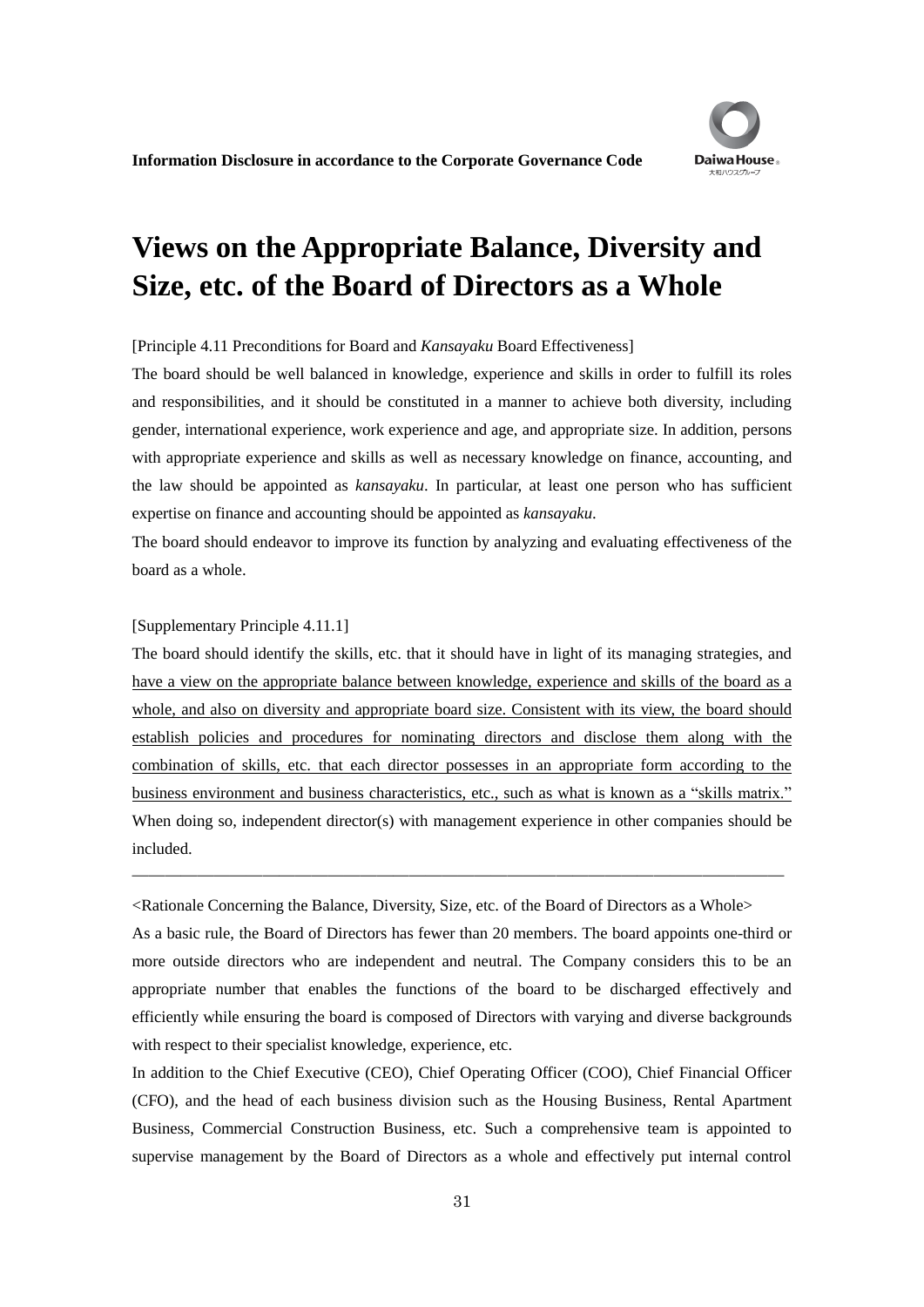functions to work across the entire Daiwa House Group. Moreover, the overall effectiveness of the Board of Directors is enhanced by appointing five outside Directors (of which two is female) to extend the range of knowledge and experience of its members.

(Corporate Governance Guidelines Article 13.4, 5)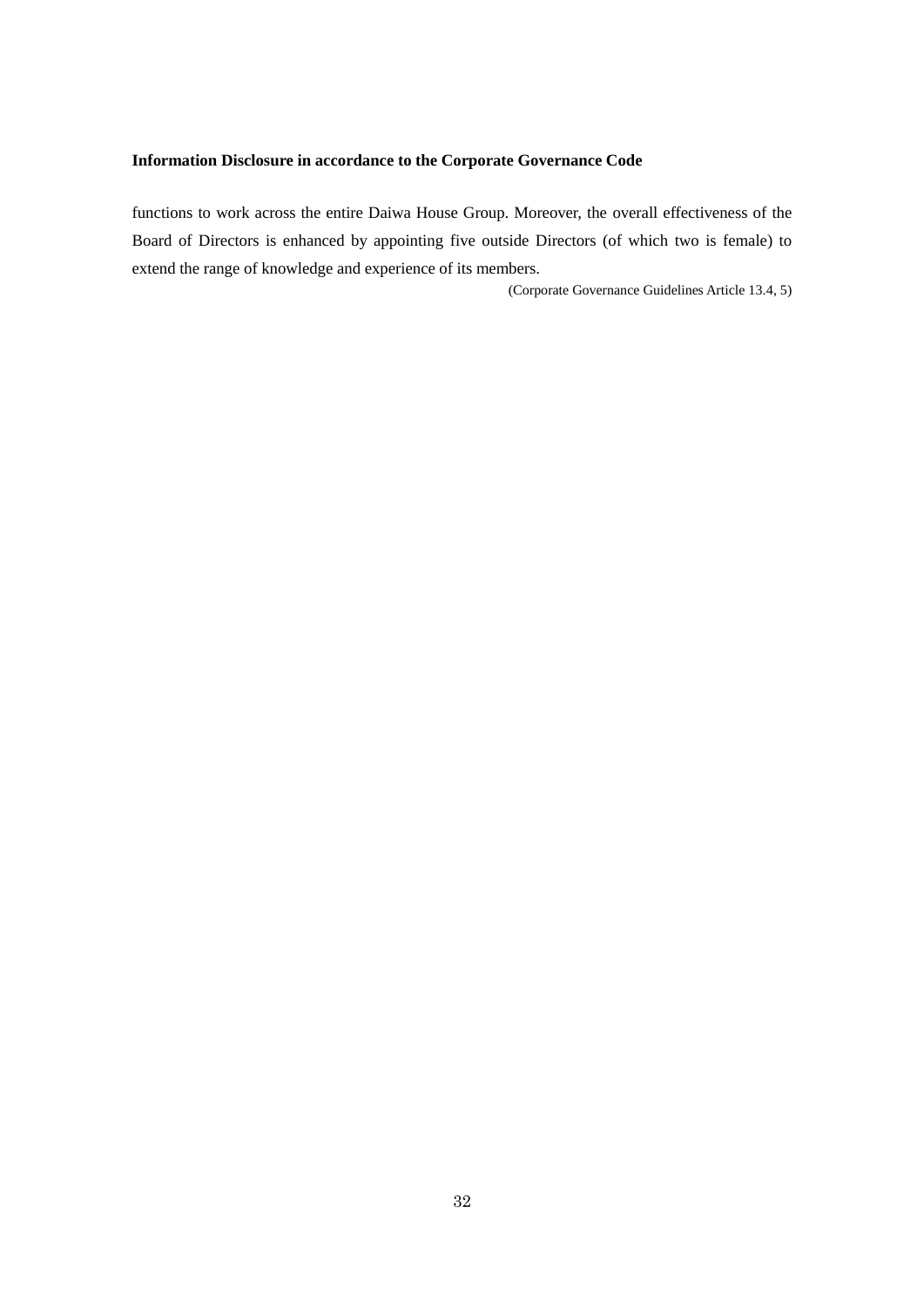| Name                  | Positions                                            | Management | Finance and<br>Accounting | Legal affairs<br>and Risk<br>management | Technology<br>and R&D | International<br>experience | <b>ESG</b> |
|-----------------------|------------------------------------------------------|------------|---------------------------|-----------------------------------------|-----------------------|-----------------------------|------------|
| Keiichi Yoshii        | Representative<br>Director and<br>President          |            |                           |                                         |                       |                             |            |
| Takeshi<br>Kosokabe   | Representative<br><b>Executive Vice</b><br>President |            |                           |                                         |                       |                             |            |
| Yoshiyuki<br>Murata   | Executive Vice<br>President                          |            |                           |                                         |                       |                             |            |
| Hirotsugu<br>Otomo    | Director and<br>Managing<br>Executive<br>Officer     |            |                           |                                         |                       |                             |            |
| Tatsuya<br>Urakawa    | Director and<br>Managing<br>Executive<br>Officer     |            |                           |                                         |                       |                             |            |
| Kazuhito<br>Dekura    | Director and<br>Managing<br>Executive<br>Officer     |            |                           |                                         |                       |                             |            |
| Yoshinori<br>Ariyoshi | Director and<br>Managing<br>Executive<br>Officer     |            |                           |                                         |                       |                             |            |
| Keisuke<br>Shimonishi | Director and<br>Managing<br>Executive<br>Officer     |            |                           |                                         |                       |                             |            |
| Nobuya Ichiki         | Director and<br>Managing<br>Executive<br>Officer     |            |                           |                                         |                       |                             |            |
| Kazuyoshi<br>Kimura   | Outside<br>Director                                  |            |                           |                                         |                       |                             |            |
| Yutaka<br>Shigemori   | Outside<br>Director                                  |            |                           |                                         |                       |                             |            |
| Yukiko Yabu           | Outside<br>Director                                  |            |                           |                                         |                       |                             |            |
| Yukinori<br>Kuwano    | Outside<br>Director                                  |            |                           |                                         |                       |                             |            |
| Miwa Seki             | Outside<br>Director                                  |            |                           |                                         |                       |                             |            |

<<Expertise and experience of Directors (Skill matrix)>>

(Note) The above table shows the areas of expertise the Company particularly expects of Director.

The item "Legal affairs and Risk management" represents the Company's expectation that all Executive Directors including Heads of the Business Divisions will appropriately conduct risk management not only in terms of sales and marketing, but also in business operation, in line with the full-scale operation of a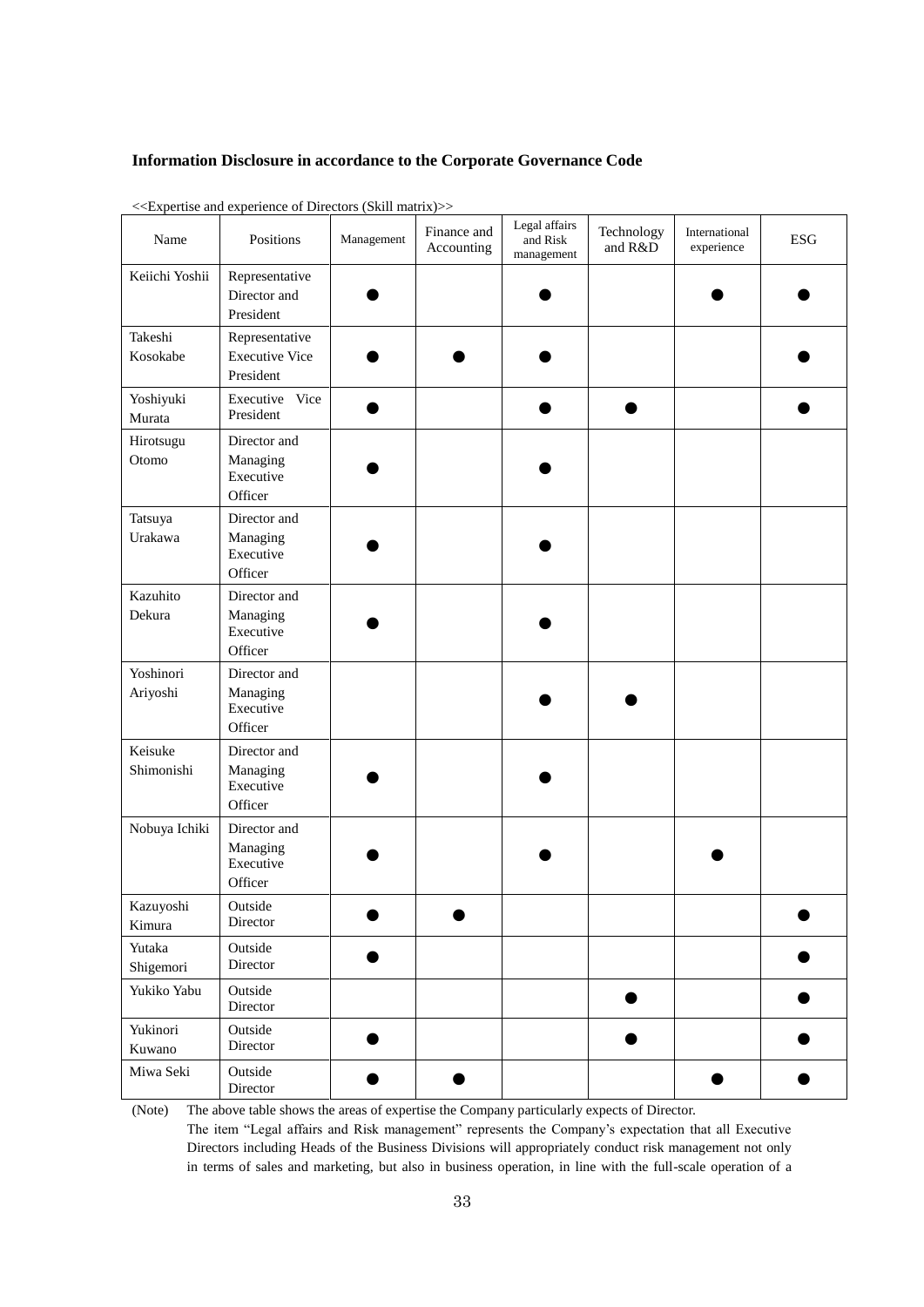business division system.